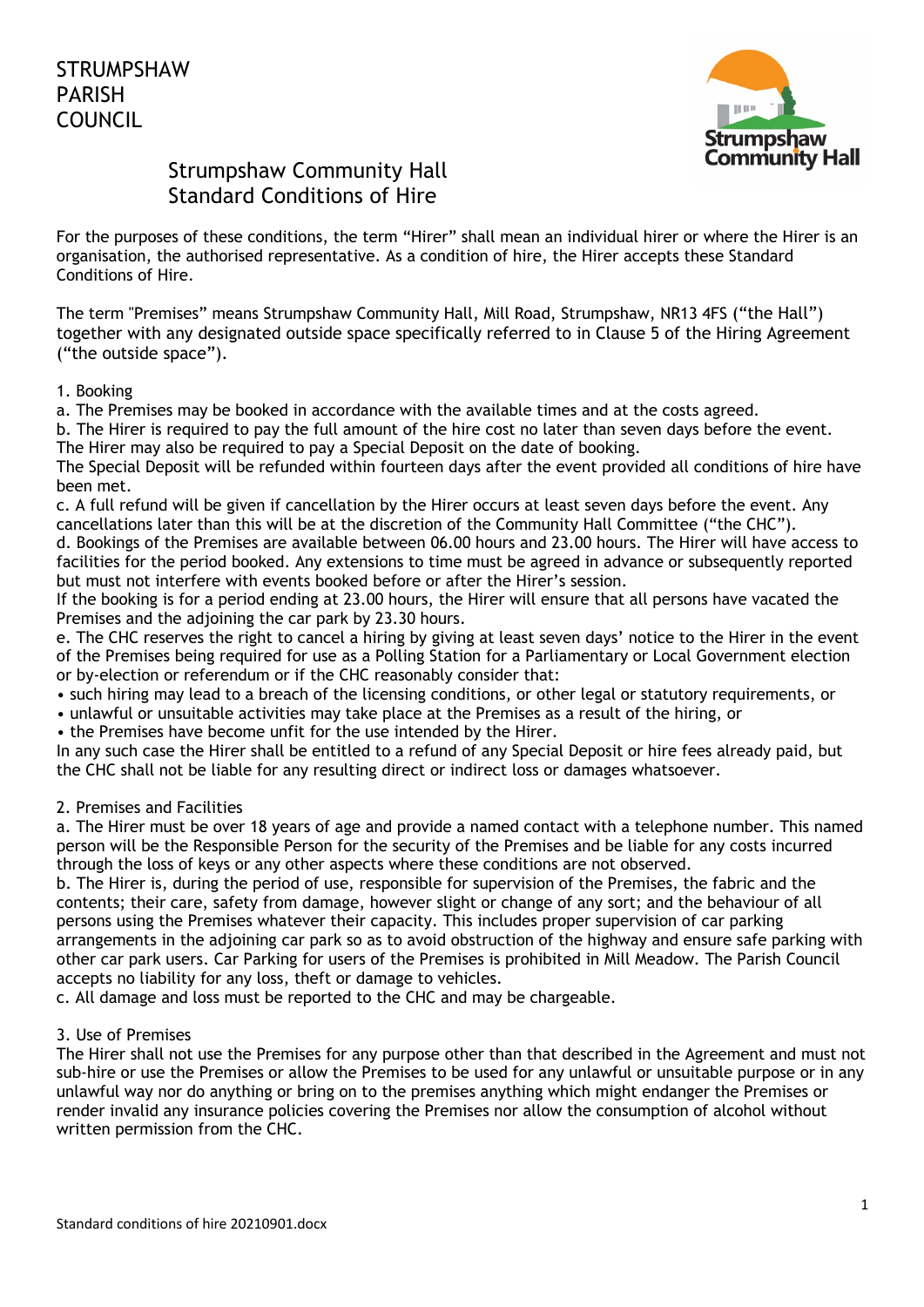#### 4. Legal

a. The Hirer must ensure that the terms of every statute, regulation or other requirements authorising or regulating how the Premises are used, are complied with and that any licence or regulation which is required is in place. Without prejudice to the generality of the foregoing, this may include: -

• for the preparation, storing, serving or sale of food.

• for the sale of goods on the premises.

• for the use of live or recorded music, showing of films, staging of plays, public dancing or other similar public entertainment.

• in accordance with laws relating to gambling, betting and lotteries.

• in accordance with The Children Act 1989, the Childcare Act 2006, the Safeguarding Vulnerable Groups Act 2006 and all relevant legislation relating to children and vulnerable persons. The CHC has a Safeguarding Policy with which Hirers for events involving children and vulnerable persons will have to comply. This is published on the Hall website.

Hirers, other than those hiring for private functions such as parties, must ensure that only fit and proper persons who have passed the appropriate Disclosure and Barring Service ("DBS") checks will have access to these groups. Hirers will also need to satisfy the CHC prior to the hire, of their policies with regard to the protection of children and vulnerable persons and to undertake and supply copies of DBS checks as appropriate

b. The Hirer agrees to pay all charges and other liabilities for damage etc. as a result of the Hirer's use of the Premises and the adjoining car park.

### 5. Liabilities and indemnity

a. The Parish Council and the CHC shall not be liable to the Hirer or to any person using or entering the Premises or the adjoining car park whilst the Premises are in the use of the Hirer, for personal injury or for damage to, loss or theft of any property brought onto the Premises or the adjoining car park.

b. The Hirer shall fully and effectively indemnify the Parish Council and the CHC, its officers and agents against all claims made by, and liability to, any person in respect of such damage, loss or theft.

c. The Hirer shall indemnify the Parish Council and the CHC in respect of the cost of repair of any damage done to any part of the Premises and contents during or as a result of the Hirer's use and in respect of any liability to third parties or otherwise arising out of use of the Premises by the Hirer.

d. The Hirer shall be responsible for using the Premises in a safe manner and making adequate arrangements to insure against third party claims which may arise out of its use.

#### 6. Disclaimer

a. The Parish Council and the CHC do not warrant that the Premises is fit either legally or physically for the Hirer's purpose.

b. The Hirer is responsible for any accident or injury arising out of the use of the Premises or the adjoining car park by the Hirer. It is the responsibility of the Hirer to perform any necessary 'Risk Assessment' and ensure that the Premises are safe for the purposes of the Hirer.

#### 7. No Transfer

a. The benefits of a booking may not be assigned or transferred, in whole or in part, to any other person or party, and the Premises or any part of it may not be used by any person other than the Hirer and those permitted under his or her hiring.

b. The Hirer acknowledges that no tenancy is intended to be created between the Parish Council/ the CHC and the Hirer and no relationship of landlord or tenant exists between them.

#### 8. Rights of Access

a. The Parish Council and the CHC or their representatives reserve the right to enter the Premises at any time.

#### 9. Safety

a. The Hirer is responsible for ensuring that any electrical appliances brought onto the Premises and used there are safe, in good working order, and are used in a safe manner in accordance with the Electricity at Work Regulations 1989.In addition, the Hirer is also responsible for carrying out a visual inspection to check for damage prior to use of any other electrical appliance in the Premises. If there is any apparent damage the electrical appliance should not be used and the defect should be reported in the Incident Book. b. The Hirer is responsible for ensuring that no highly flammable substances are brought into or used in any part of the Premises and that no internal decorations of a combustible nature (e.g., polystyrene, cotton wool) are erected without the prior consent of the CHC. Without prejudice to the generality of the foregoing, this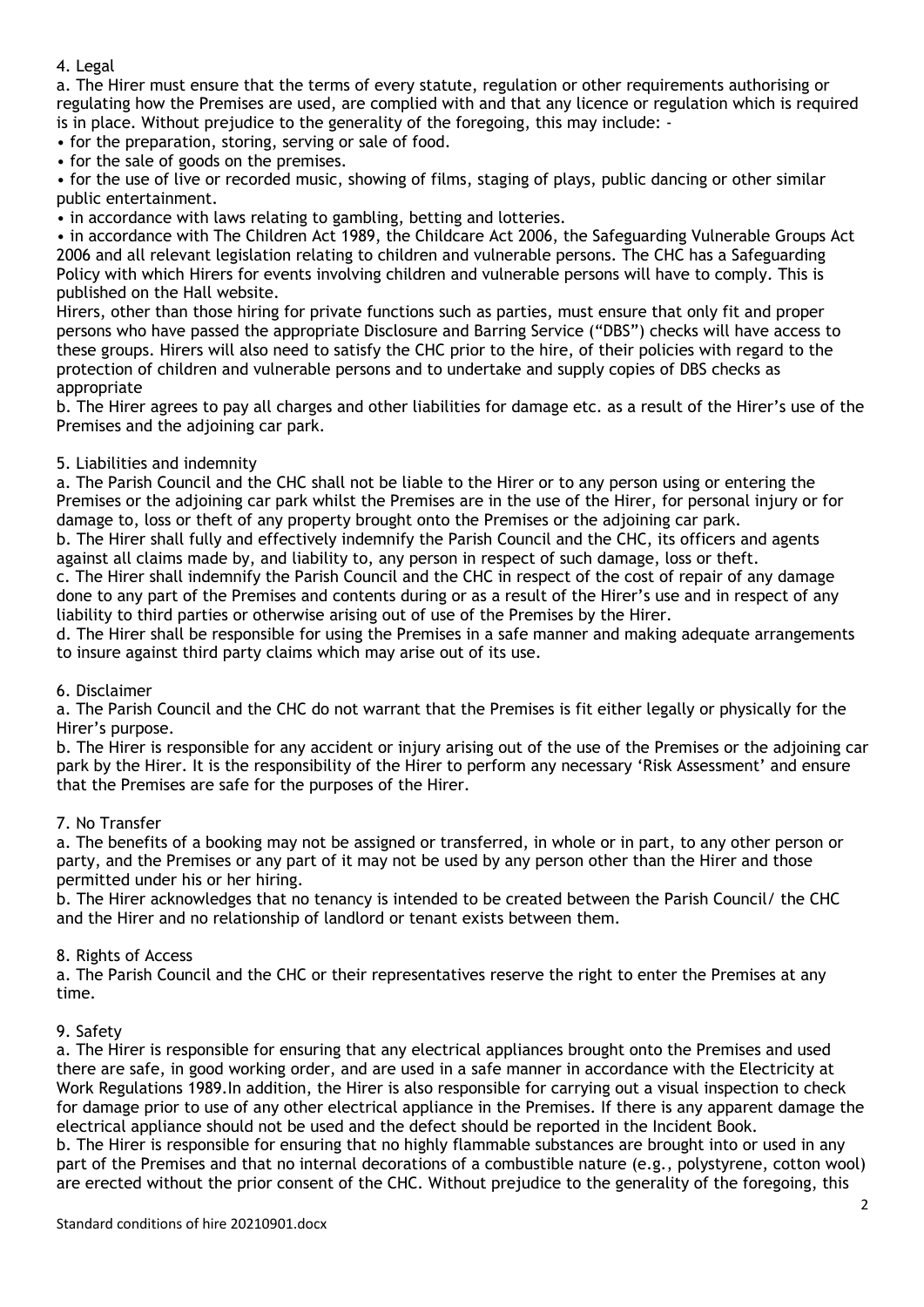shall include the prohibition of open-air helium balloons, fireworks, Chinese Lanterns and all other such objects.

c. The Hirer is responsible for ensuring that no unauthorised heating appliances are used on the Premises. Portable liquefied propane gas (LPG) heating appliances must not be used.

d. The Hirer is responsible for calling the Emergency Services for any accident, incident or fire and for reporting this immediately to the CHC. The full postal address of the Premises is Mill Road, Strumpshaw, NR13 4FS and the What 3 Words reference is Ruling, Ruling, Butchers.

e. The Hirer acknowledges that instruction has been received in the following: -

- The action to be taken in event of fire. This includes calling the Fire Brigade and evacuating the Premises.
- The location and use of firefighting equipment.
- Escape routes and the signs that illuminate them.
- Method of operation of escape door fastenings.
- Appreciation of the importance of any fire doors and of closing all fire doors at the time of a fire.
- . The operation of the heating, lighting and audio-visual systems in the Premises
- . The operation of trolleys, tables and chairs
- . The operation of all appliances in the kitchen of the Premises
- . The use of cleaning equipment and the stepladder
- . The location of instructional manuals, Incident Book, Accident Report Book and first aid box.

f. The Hirer must ensure that all exits, emergency exits and fire appliances on and in the Premises are free from obstruction, and available for use at all times during the period of use.

g. The Hirer must inform the CHC of the incidence of any accident or injury. All accidents must be recorded in the Accident Report Book. Any incidents or actions that have, or might have, affected the health and safety of any person must be reported in the Incident Book and the details of any defective or broken equipment must be noted there.

#### 10. Noise

The Hirer must ensure that in order to avoid disturbing neighbours of the Premises the minimum of noise is made on arrival, during use and on departure, particularly late at night and early in the morning.

11. Drunk and disorderly behaviour and supply and illegal drugs

The Hirer must ensure that in order to avoid disturbing neighbours of the Premises and avoid violent or criminal behaviour:

a. no drinking takes place outside the Premises. No drinking is permitted on the adjoining car park or grounds. b. no one attending the event consumes excessive amounts of alcohol

c. no illegal drugs are brought onto the Premises or the adjoining car park.

Drunk and disorderly behaviour is not permitted either on the Premises or in its immediate vicinity. Any person suspected of being drunk, under the influence of drugs or who is behaving in a violent or disorderly way must be asked to leave the Premises and the adjoining car park and grounds in accordance with the Licensing Act 2003.

## 12. Smoking

The Hirer must ensure compliance with the prohibition of smoking in public places provisions of the Health Act 2006 and regulations made thereunder, and also ensure that no vaping takes place in the Premises. The Hirer must ensure that anyone wishing to smoke does so outside in the designated smoking area and disposes of cigarette ends, matches etc. in a tidy and responsible manner in the bins provided.

#### 13. Animals

The Hirer shall ensure that no animals (including birds) except Guide and Hearing dogs and Registered Assistance Animals are allowed on the Premises, other than for a special event authorised by the CHC. No animals whatsoever are to enter the kitchen of the Premises at any time.

#### 14. No alterations

The Hirer must ensure that no alterations or additions to the Premises are made nor fixtures, placards, decorations or other articles installed or attached in any way to any part of the Premises or the adjoining car park without prior written approval from the CHC. In the discretion of the CHC, any approved alteration, fixture or fitting or attachment may remain in the Premises or adjoining car park at the end of the hiring. Such items will become the property of the Parish Council unless removed by the Hirer and any damage to the Premises or the adjoining car park caused by such removal will be made good by the Hirer to the Parish Council's satisfaction.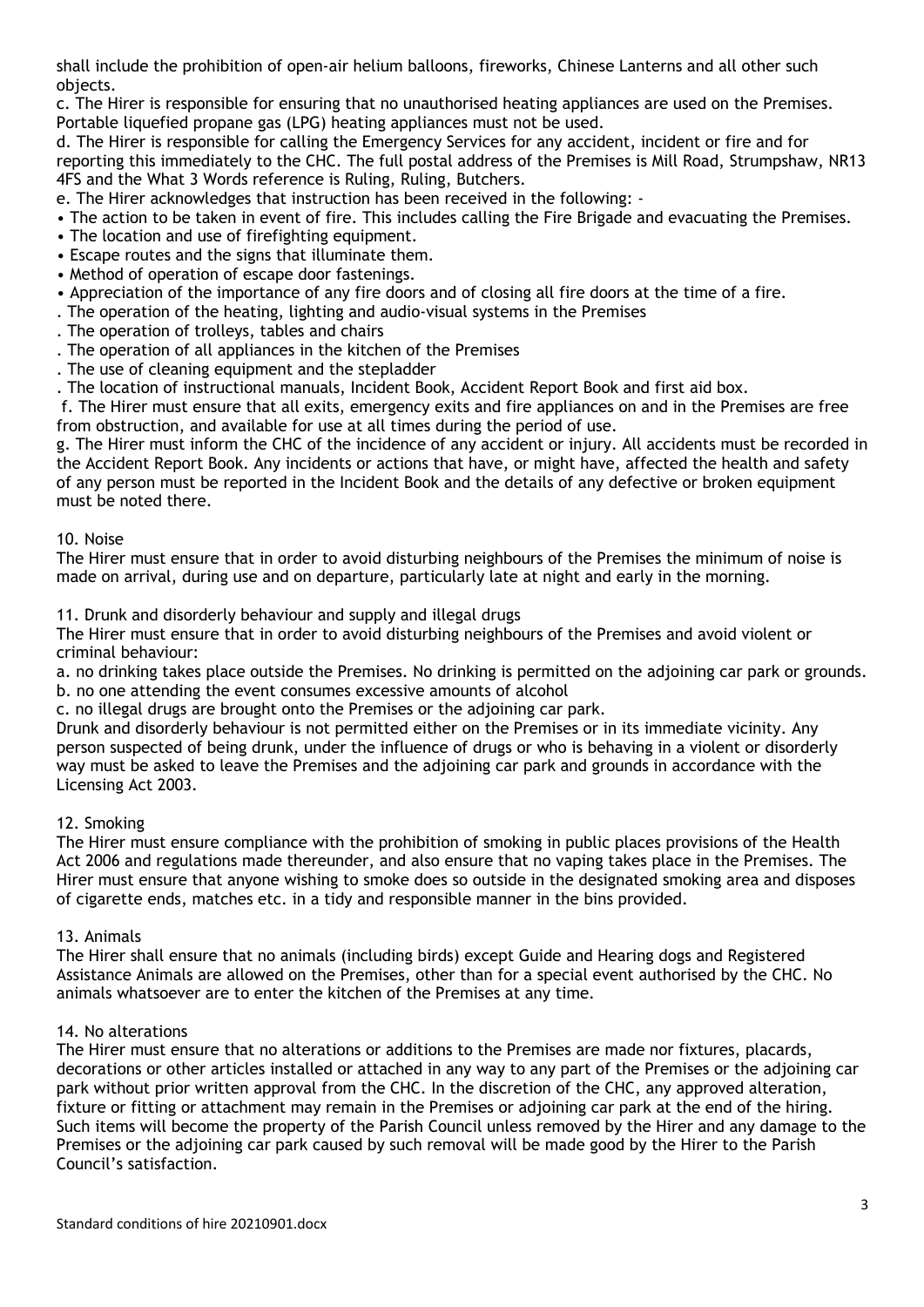15. Storage

Unless the CHC has given written permission to store equipment and/or other property in the Hall all Hirers equipment and other property must be removed at the end of each hiring.

Where written permission has been given by the CHC such equipment and/or other property shall be stored in accordance with the instructions in the written permission. In all circumstances the equipment and/or other property shall not be stored in such a manner as to contravene the terms of Clause 9 above as to safety. The CHC accepts no responsibility for any stored equipment or other property brought on to or left at the premises and all liability for loss or damage is hereby excluded. This applies whether or not written permission for storage has been given by the CHC.

The Parish Council is not insured against any risks for Hirer's equipment and/or other property stored in the Hall, whether or not written permission for storage has been given and any equipment and/or property must be insured by the Hirer.

## 16. Outside space

Where specifically permitted under Clause 5 of the Hiring Agreement between the parties, the Hirer will adhere to the following conditions relating to the use of the outside space :-

a. The outside space is for the exclusive use of the Hirer's party for the duration of the Hire Period only. b. Access to the outside space is via the two rear emergency exit doors only. The Hirer will ensure that the provisions of Clause 9 f above relating to obstruction are adhered to at all times while the outside space is being used.

c. The Hirer will use the furniture designed for external use provided and will ensure none of the trolleys, tables or chairs designed for internal use are used outside the Premises.

d. The Hirer will ensure that no wet and/or muddy footwear is used inside the main hall of the Premises and will clear up debris from such footwear elsewhere in the Premises in compliance with Clause 16 hereafter. e. The obligations set out in Clause 20 hereafter as to leaving the Premises in clean and tidy condition will apply equally to the outside space.

f. No BBQs are permitted on the outside space unless specifically permitted in writing by the CHC prior to use. g. The Hirer will ensure that the use of the outside space is respectful of the rights of neighbours of the Premises especially as to noise in compliance with Clause 10 above.

## 17.Use of Wi-Fi.

The Hirer is permitted to have access to the Hall Wi-Fi service for the hire period subject at all times to complying with the following provisions.

a. not to use the WiFi service for any for the following purposes: -

(1) disseminating any unlawful, harassing, libellous, abusive, threatening, harmful, vulgar, obscene or otherwise objectionable material or otherwise breaching any laws;

(2) transmitting material that constitutes a criminal offence or encourages conduct that constitutes a criminal offence, results in civil liability or otherwise breaches any applicable laws, regulations or code of practice;

(3) interfering with any other persons use or enjoyment of the WiFi service; or

(4) making, transmitting or storing electronic copies of material protected by copyright without permission of the owner;

b. to keep any username, password, or any other information which forms part of the WiFi service security procedure confidential and not to disclose it to any third party.

## 18. Termination of the WiFi service

The CHC retains the right to suspend or terminate the Wi-Fi service immediately in the event that there is any breach of any of the provisions of these Standard Conditions including without limitation:-

a. if the Hirer uses any equipment which is defective or illegal;

b. if the Hirer causes any technical or other problems to the WiFi service;

c. if, in the opinion of the CHC, the Hirer is involved in fraudulent or unauthorised use of the WiFi service;

d. if the Hirer resells access to the WiFi service; or

e. if the Hirer uses the WiFi service in contravention of the terms of these Standard Conditions.

## 19. Availability of WiFi Services

a. Although it is the aim to offer the best WiFi service possible, the CHC makes no promise or guarantee that the WiFi service will meet the Hirer's requirements or that the WiFi service will be fault-free or accessible at all times.